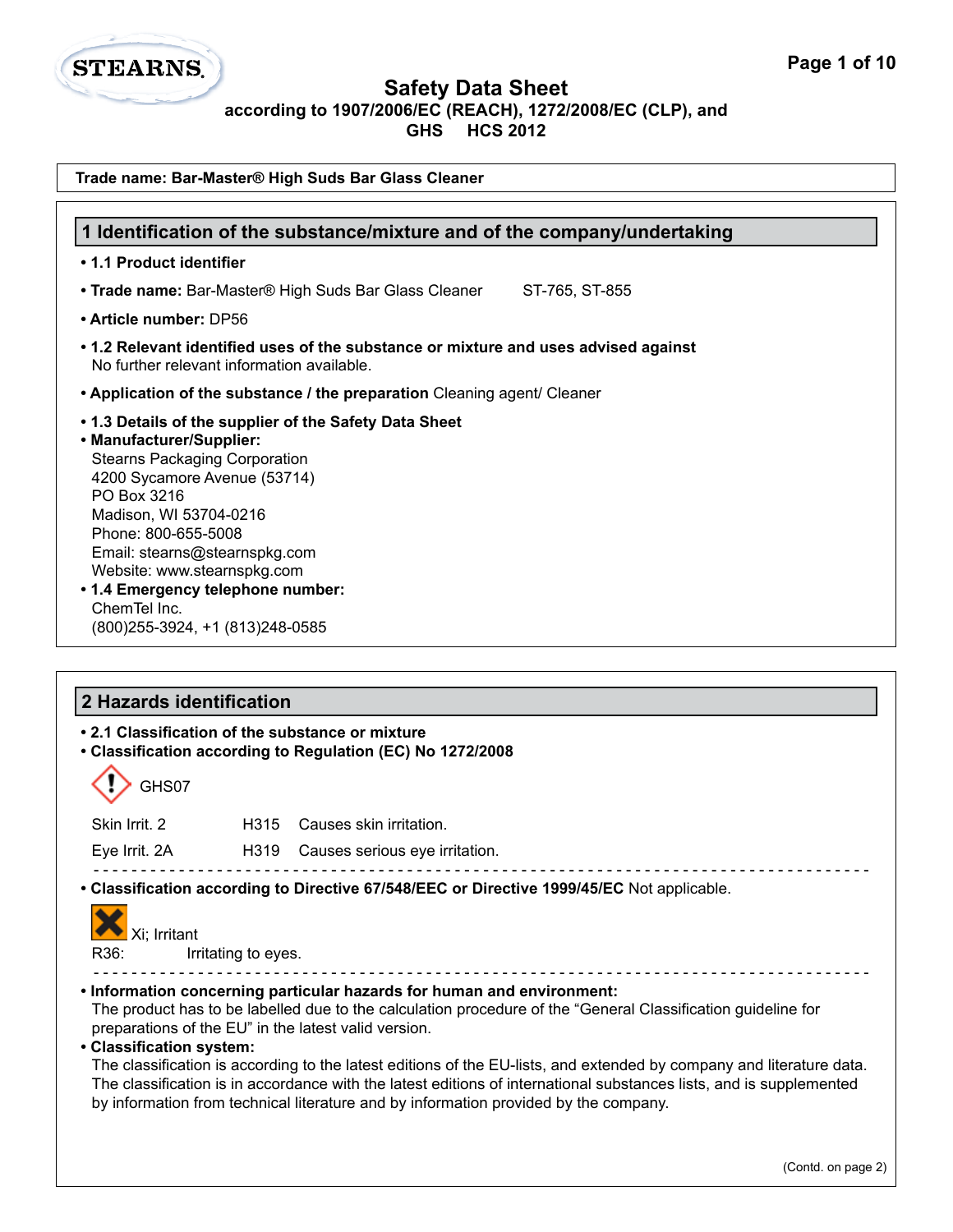| Trade name: Bar-Master® High Suds Bar Glass Cleaner                                                                                                                                                                                                        |                                                                                                                                                                                                                                                                                                                                                                                                                                                                                                                                                                        |  |
|------------------------------------------------------------------------------------------------------------------------------------------------------------------------------------------------------------------------------------------------------------|------------------------------------------------------------------------------------------------------------------------------------------------------------------------------------------------------------------------------------------------------------------------------------------------------------------------------------------------------------------------------------------------------------------------------------------------------------------------------------------------------------------------------------------------------------------------|--|
| • 2.2 Label elements                                                                                                                                                                                                                                       | (Contd. from page 1)<br>• Labeling according to Regulation (EC) No 1272/2008<br>The product is classified and labeled according to the CLP regulation.                                                                                                                                                                                                                                                                                                                                                                                                                 |  |
| • Hazard pictograms                                                                                                                                                                                                                                        |                                                                                                                                                                                                                                                                                                                                                                                                                                                                                                                                                                        |  |
| GHS07                                                                                                                                                                                                                                                      |                                                                                                                                                                                                                                                                                                                                                                                                                                                                                                                                                                        |  |
| • Signal word Warning<br>• Hazard statements<br>H315 Causes skin irritation.<br>H319 Causes serious eye irritation.<br>• Precautionary statements<br>P <sub>280</sub><br>P <sub>264</sub><br>P305+P351+P338<br>P337+P313<br>P302+P352<br>P332+P313<br>P362 | The following Hazard Statements are applicable only to the EU regulations and not the US GHS regulation: H412.<br>Wear protective gloves / eye protection.<br>Wash hands thoroughly after handling.<br>IF IN EYES: Rinse cautiously with water for several minutes. Remove contact lenses, if<br>present and easy to do. Continue rinsing.<br>If eye irritation persists: Get medical advice/attention.<br>IF ON SKIN: Wash with plenty of water.<br>If skin irritation occurs: Get medical advice/attention.<br>Take off contaminated clothing and wash before reuse. |  |

# **3 Composition/information on ingredients**

#### **• 3.2 Mixtures**

**• Description:** Mixture of substances listed below with nonhazardous additions.

| • Dangerous components:    |                                                                       |         |
|----------------------------|-----------------------------------------------------------------------|---------|
| CAS: 25155-30-0            | sodium dodecylbenzenesulphonate, pure                                 | < 2%    |
| EINECS: 246-680-4          | $X$ <sub>Xn</sub> R <sub>22</sub> ; $X$ <sub>Xi</sub> R <sub>36</sub> |         |
|                            | Acute Tox. 4, H302; Eye Irrit. 2A, H319                               |         |
| CAS: 64-02-8               | tetrasodium ethylenediaminetetraacetate                               | $1\%$   |
| EINECS: 200-573-9          | $X$ <sub>Xn</sub> R <sub>22</sub> ; $X$ <sub>Xi</sub> R <sub>41</sub> |         |
| Index number: 607-428-00-2 | $\heartsuit$ Eye Dam. 1, H318                                         |         |
|                            | Acute Tox. 4, H302                                                    |         |
| CAS: 533-96-0              | Sodium Sesquicarbonate                                                | $<$ 40% |
| EINECS: 205-580-9          | $\mathsf{X}$ Xi R36                                                   |         |
|                            | Eye Irrit. 2A, H319                                                   |         |

**• Additional information:** For the wording of the listed risk phrases refer to section 16.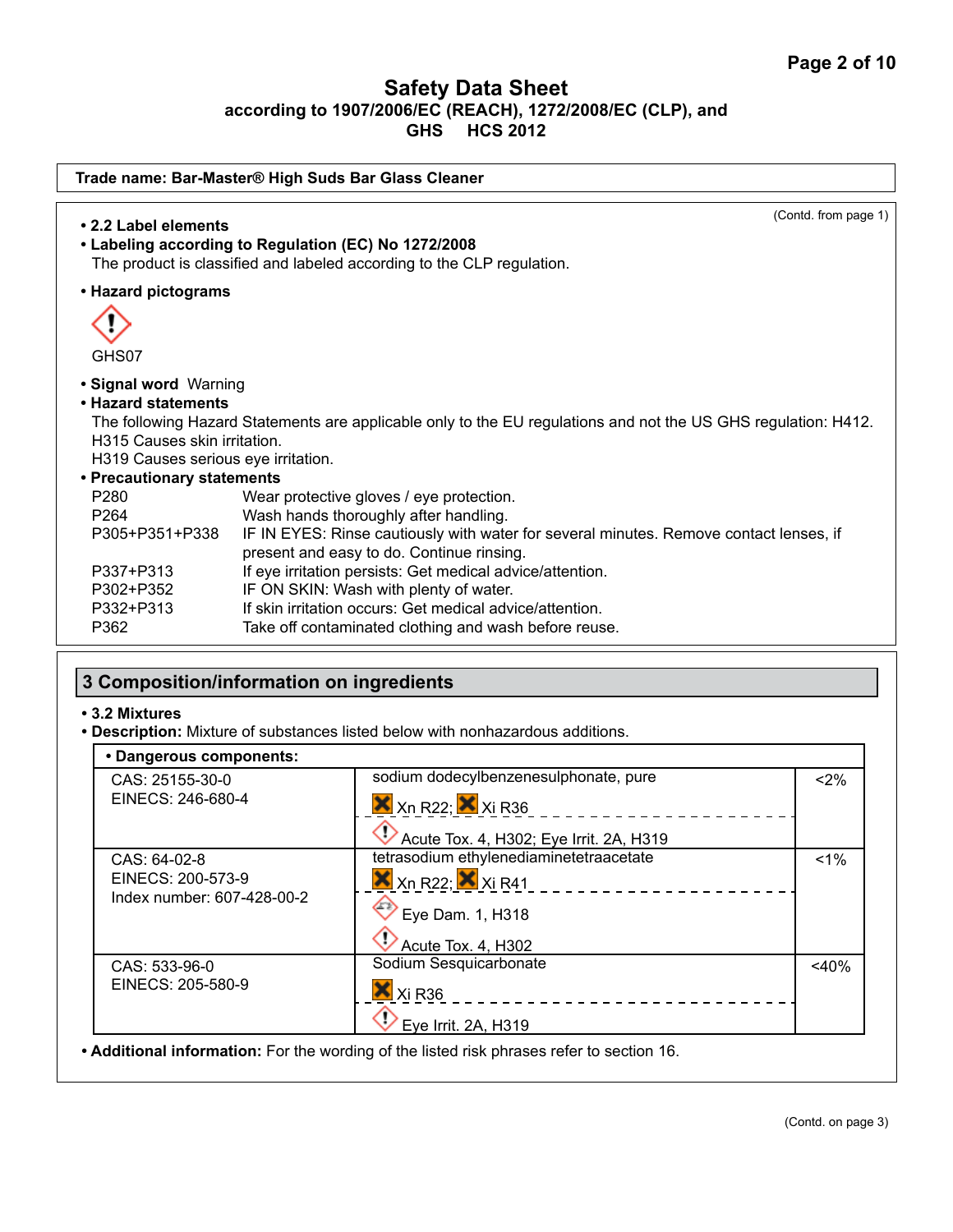#### **Trade name: Bar-Master® High Suds Bar Glass Cleaner**

(Contd. from page 2)

#### **4 First-aid measures**

- **4.1 Description of first aid measures**
- **General information:** No special measures required.
- **After inhalation:** Supply fresh air; consult doctor in case of complaints.
- **After skin contact:** Immediately wash with water and soap and rinse thoroughly. If skin irritation continues, consult a doctor.
- **After eye contact:**

Remove contact lenses if worn.

Rinse opened eye for several minutes under running water. If symptoms persist, consult a doctor.

**• After swallowing:** 

Rinse out mouth and then drink plenty of water. Do not induce vomiting; call for medical help immediately.

- **4.2 Most important symptoms and effects, both acute and delayed**  Irritant to skin and mucous membranes. Irritant to eyes. Nausea Cramp
- **Hazards** No further relevant information available.
- **4.3 Indication of any immediate medical attention and special treatment needed** Monitor circulation. If necessary oxygen respiration treatment.

Medical supervision for at least 48 hours.

#### **5 Fire-fighting measures**

- **5.1 Extinguishing media**
- **Suitable extinguishing agents:** Use fire extinguishing methods suitable to surrounding conditions.
- **For safety reasons unsuitable extinguishing agents:** None.
- **5.2 Special hazards arising from the substance or mixture** Formation of toxic gases is possible during heating or in case of fire.
- **5.3 Advice for firefighters**
- **Protective equipment:**

Wear self-contained respiratory protective device. Wear fully protective suit.

**• Additional information** No further relevant information available.

## **6 Accidental release measures**

- **6.1 Personal precautions, protective equipment and emergency procedures** Use respiratory protective device against the effects of fumes/dust/aerosol. Ensure adequate ventilation Wear protective equipment. Keep unprotected persons away. Particular danger of slipping on leaked/spilled product.
- **6.2 Environmental precautions:** No special measures required.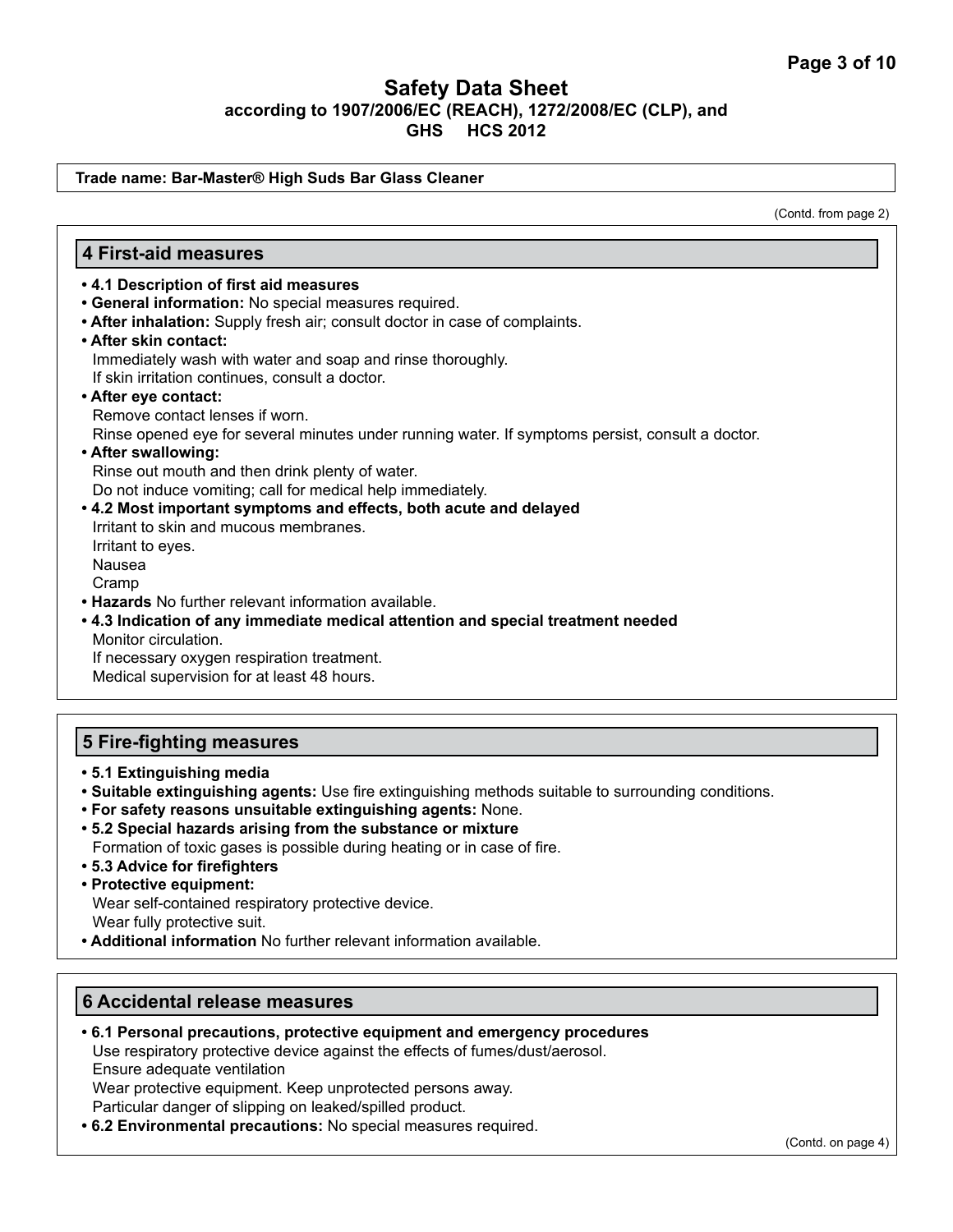#### **Trade name: Bar-Master® High Suds Bar Glass Cleaner**

(Contd. from page 3)

**• 6.3 Methods and material for containment and cleaning up:** Absorb with liquid-binding material (sand, diatomite, acid binders, universal binders, sawdust). Dispose contaminated material as waste according to item 13. Clean the affected area carefully; suitable cleaners are: Warm water

# **• 6.4 Reference to other sections** See Section 7 for information on safe handling.

See Section 8 for information on personal protection equipment.

See Section 13 for disposal information.

## **7 Handling and storage**

- **7.1 Precautions for safe handling** Use only in well ventilated areas.
- **Information about fire and explosion protection:** Keep ignition sources away Do not smoke.
- **7.2 Conditions for safe storage, including any incompatibilities**
- **Storage:**
- **Requirements to be met by storerooms and receptacles:** Avoid storage near extreme heat, ignition sources or open flame.
- **Information about storage in one common storage facility:** Store away from foodstuffs.

Do not store together with oxidizing and acidic materials.

- **Further information about storage conditions:** Store in cool, dry conditions in well sealed receptacles.
- **7.3 Specific end use(s)** No further relevant information available.

# **8 Exposure controls/personal protection**

**• Additional information about design of technical facilities:** No further data; see item 7.

- **8.1 Control parameters**
- **Ingredients with limit values that require monitoring at the workplace:** The product does not contain any relevant quantities of materials with critical values that have to be monitored at the workplace.
- **DNELs** No further relevant information available.
- **PNECs** No further relevant information available.
- **Additional information:** The lists valid during the making were used as basis.
- **8.2 Exposure controls**
- **Personal protective equipment:**
- **General protective and hygienic measures:**

The usual precautionary measures are to be adhered to when handling chemicals.

Do not inhale gases / fumes / aerosols.

Keep away from foodstuffs, beverages and feed.

Immediately remove all soiled and contaminated clothing.

Wash hands before breaks and at the end of work.

Avoid contact with the eyes and skin.

#### **• Respiratory protection:**

Not required under normal conditions of use.

For spills, respiratory protection may be advisable.

Use suitable respiratory protective device when aerosol or mist is formed.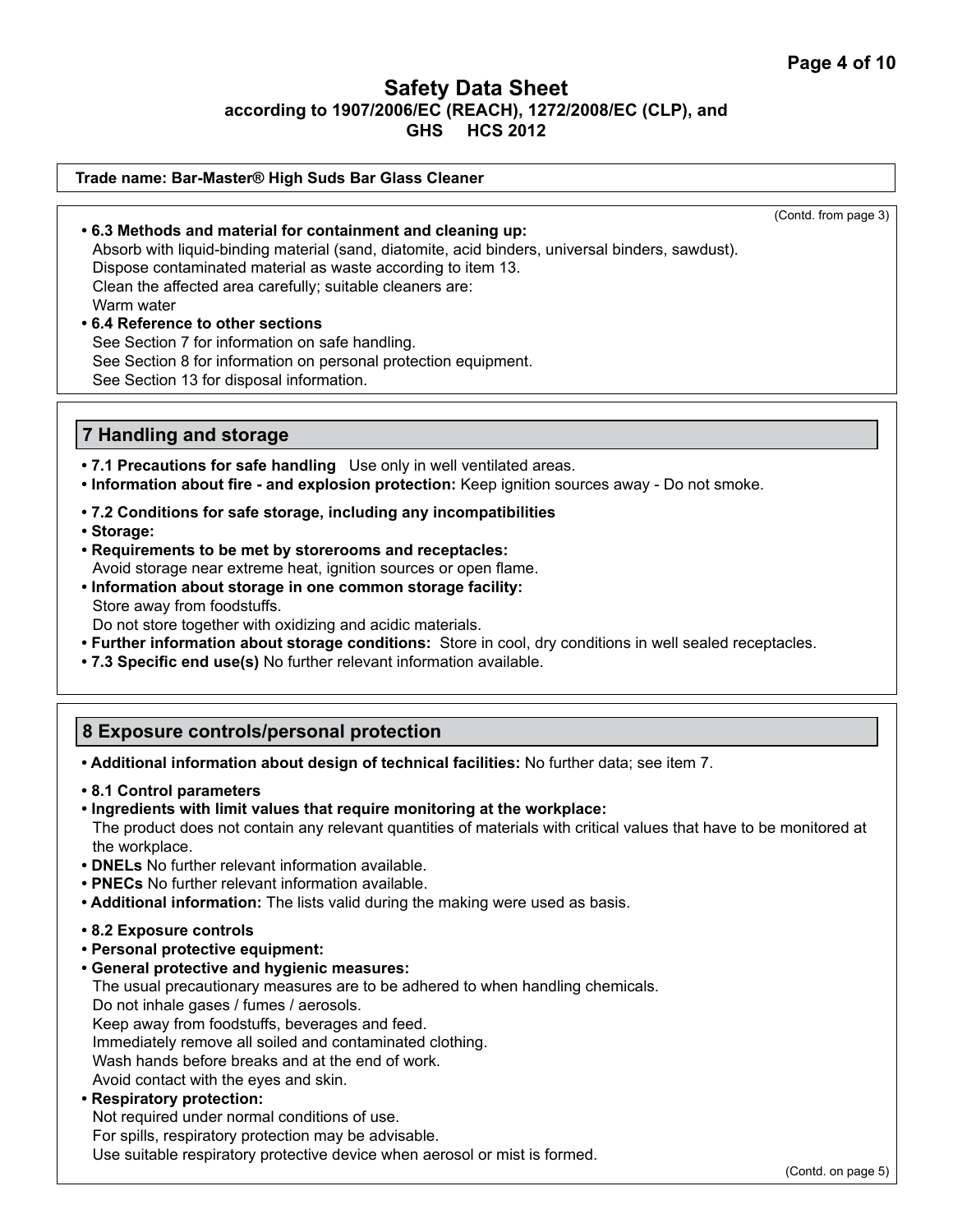#### **Trade name: Bar-Master® High Suds Bar Glass Cleaner**

**• Protection of hands:** (Contd. from page 4) Protective gloves The glove material has to be impermeable and resistant to the product/ the substance/ the preparation. Selection of the glove material on consideration of the penetration times, rates of diffusion and the degradation. **• Material of gloves** The selection of the suitable gloves does not only depend on the material, but also on further marks of quality and varies from manufacturer to manufacturer. As the product is a preparation of several substances, the resistance of the glove material can not be calculated in advance and has therefore to be checked prior to the application. **• Penetration time of glove material** The exact break through time has to be found out by the manufacturer of the protective gloves and has to be observed. **• Eye protection:**  Safety glasses **• Body protection:** Protective work clothing **• Limitation and supervision of exposure into the environment** No further relevant information available. **• Risk management measures** See Section 7 for additional information. No further relevant information available.

| 9 Physical and chemical properties                          |                 |  |
|-------------------------------------------------------------|-----------------|--|
| • 9.1 Information on basic physical and chemical properties |                 |  |
| • General Information                                       |                 |  |
| • Appearance:                                               |                 |  |
| Form:                                                       | Powder          |  |
| Color:                                                      | White           |  |
| • Odor:                                                     | <b>Odorless</b> |  |
| • Odor threshold:                                           | Not determined. |  |
| • pH-value at 20 °C:                                        | Not applicable. |  |
| • Change in condition                                       |                 |  |
| <b>Melting point/Melting range:</b>                         | Undetermined.   |  |
| <b>Boiling point/Boiling range:</b>                         | Not applicable. |  |
| • Flash point:                                              | Not applicable. |  |
| • Flammability (solid, gaseous):                            | Not applicable. |  |
| • Ignition temperature:                                     | Not determined. |  |

(Contd. on page 6)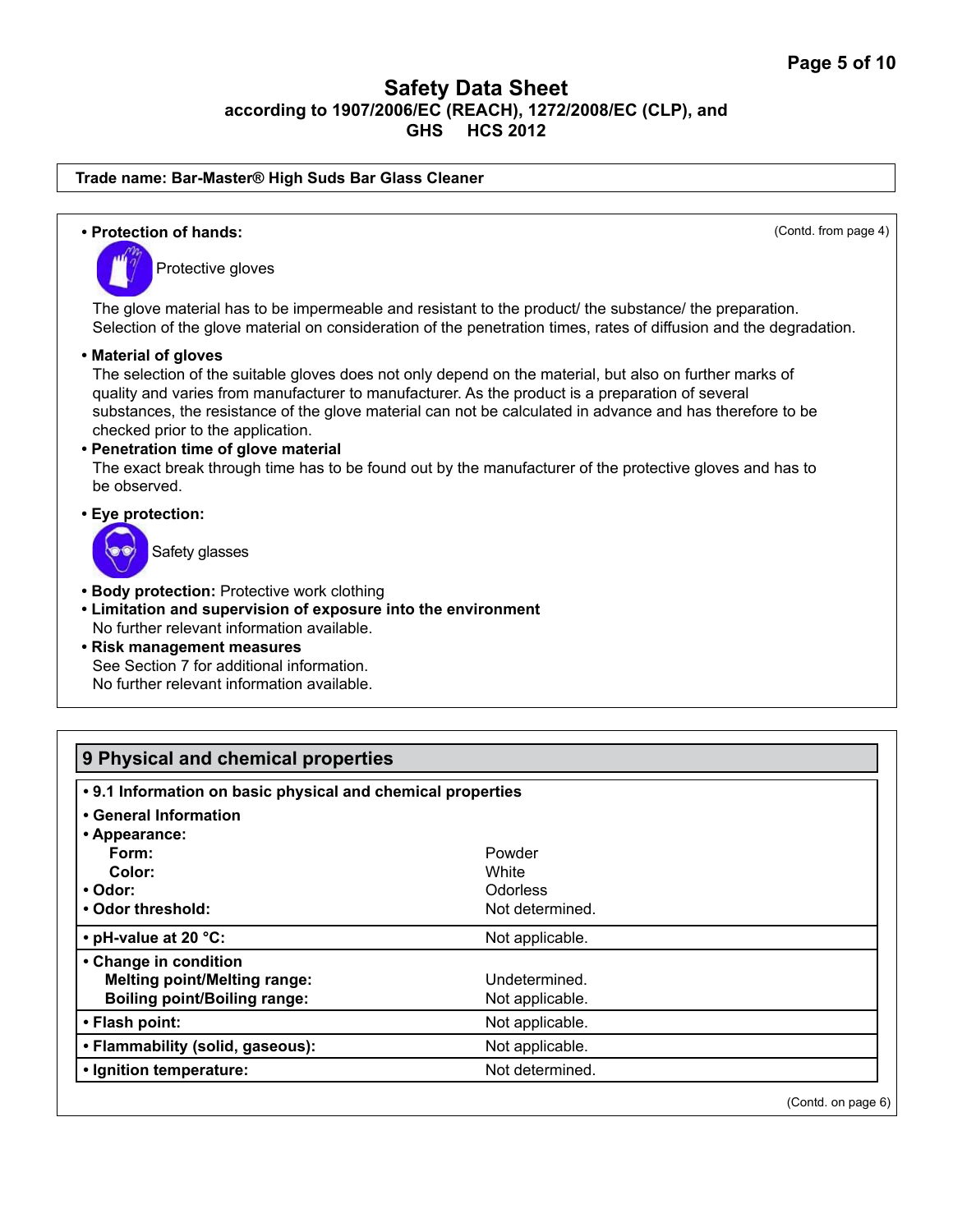#### **Trade name: Bar-Master® High Suds Bar Glass Cleaner**

|                                    | (Contd. from page 5)                          |
|------------------------------------|-----------------------------------------------|
| • Decomposition temperature:       | Not determined.                               |
| • Self-igniting:                   | Product is not self-igniting.                 |
| • Danger of explosion:             | Product does not present an explosion hazard. |
| <b>• Explosion limits:</b>         |                                               |
| Lower:                             | Not determined.                               |
| Upper:                             | Not determined.                               |
| • Vapor pressure at 20 °C:         | Not determined.                               |
| • Density at 20 °C:                | $1.05$ g/cm <sup>3</sup>                      |
| • Relative density                 | Not determined.                               |
| • Vapor density                    | Not determined.                               |
| <b>• Evaporation rate</b>          | Not determined.                               |
| • Solubility in / Miscibility with |                                               |
| water:                             | Fully miscible.                               |
| • Partition coefficient            |                                               |
| (n-octanol/water):                 | Not determined.                               |
| • Viscosity:                       |                                               |
| Dynamic:                           | Not determined.                               |
| Kinematic:                         | Not determined.                               |
| • 9.2 Other information            | No further relevant information available.    |

## **10 Stability and reactivity**

- **10.1 Reactivity** Not determined.
- **10.2 Chemical stability**
- **Thermal decomposition / conditions to be avoided:** No decomposition if used and stored according to specifications.
- **10.3 Possibility of hazardous reactions** Reacts with strong acids. Reacts with strong oxidizing agents. Toxic fumes may be released if heated above the decomposition point. **• 10.4 Conditions to avoid**  Store away from oxidizing agents. Keep ignition sources away - Do not smoke.
- **10.5 Incompatible materials:** No further relevant information available.
- **10.6 Hazardous decomposition products:**

Carbon monoxide and carbon dioxide Nitrogen oxides (NOx) Sulphur oxides (SOx)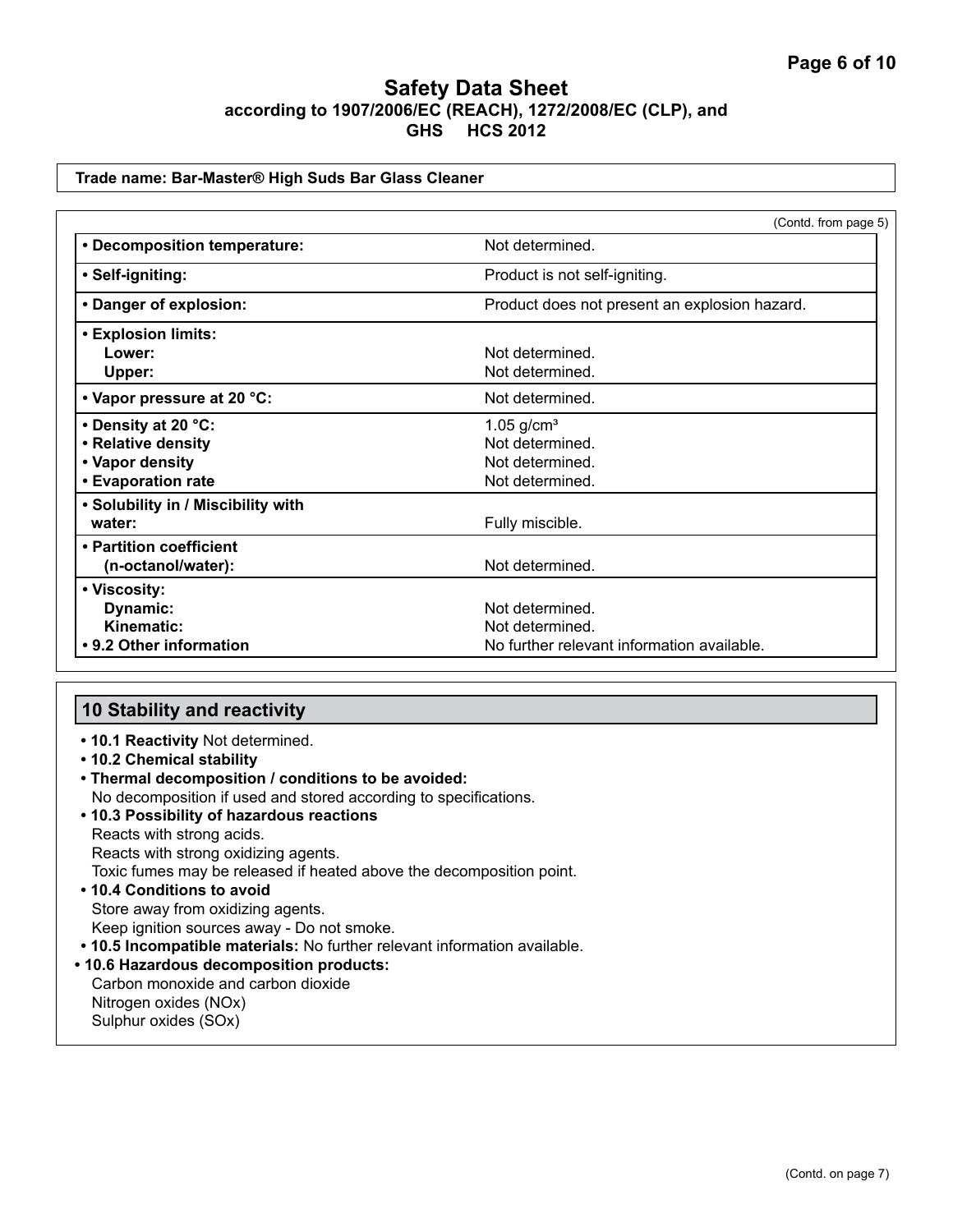#### **Trade name: Bar-Master® High Suds Bar Glass Cleaner**

(Contd. from page 6)

#### **11 Toxicological information**

- **11.1 Information on toxicological effects**
- **Acute toxicity:** Oral LD50 >5,000mg/kg
- **Primary irritant effect:**
- **on the skin:** Irritant to skin and mucous membranes.
- **on the eye:** Irritating effect.
- **Sensitization:** No sensitizing effects known.
- **Additional toxicological information:**

The product shows the following dangers according to the calculation method of the General EU Classification Guidelines for Preparations as issued in the latest version: Irritant

## **12 Ecological information**

- **12.1 Toxicity**
- **Aquatic toxicity:** The product contains materials that are harmful to the environment.
- **12.2 Persistence and degradability** biodegradable
- **12.3 Bioaccumulative potential** No further relevant information available.
- **12.4 Mobility in soil** No further relevant information available.
- **Ecotoxical effects:**
- **Remark:**

Harmful to fish

The product is oxygen-consuming. The declared action may be partly caused by lack of oxygen.

- **Additional ecological information:**
- **General notes:**

Water hazard class 1 (German Regulation) (Self-assessment): slightly hazardous for water Harmful to aquatic organisms

Due to available data on eliminability/decomposition and bioaccumulation potential prolonged term damage of the environment can not be excluded.

This statement was deduced from the properties of the single components.

Avoid transfer into the environment.

- **12.5 Results of PBT and vPvB assessment**
- **PBT:** Not applicable.
- **vPvB:** Not applicable.
- **12.6 Other adverse effects** No further relevant information available.

#### **13 Disposal considerations**

#### **• 13.1 Waste treatment methods**

- **Recommendation** Small amounts may be diluted with plenty of water and washed away. Dispose of bigger amounts in accordance with Local Authority requirements.
- **Uncleaned packaging:**
- **Recommendation:** Disposal must be made according to official regulations.
- **Recommended cleansing agents:** Water, if necessary together with cleansing agents.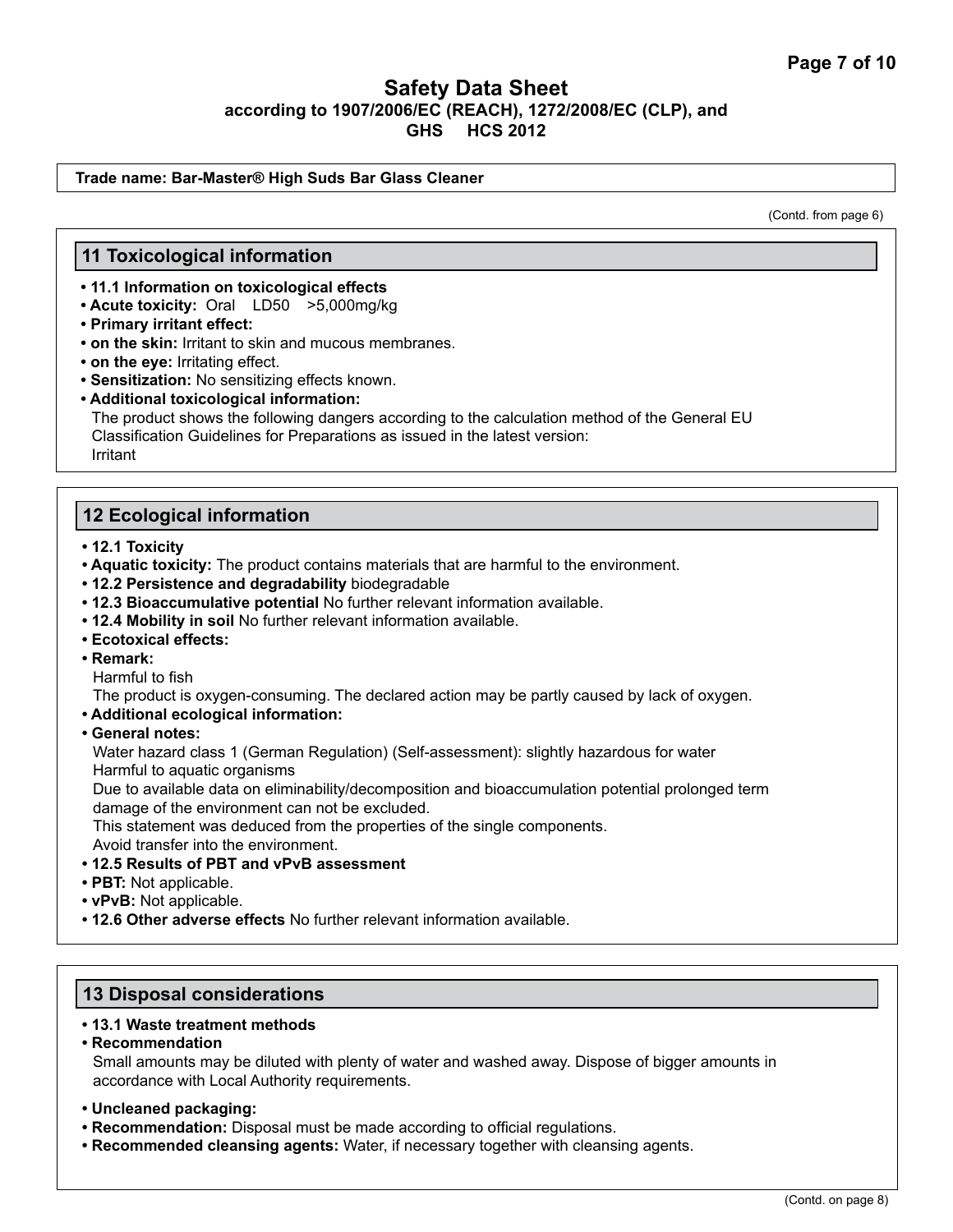#### **Trade name: Bar-Master® High Suds Bar Glass Cleaner**

(Contd. from page 7)

| <b>14 Transport information</b>                                                          |                                  |
|------------------------------------------------------------------------------------------|----------------------------------|
| • 14.1 UN-Number<br>• DOT, ADR, ADN, IMDG, IATA                                          | N/A                              |
| • 14.2 UN proper shipping name<br>• DOT, ADR, ADN, IMDG, IATA                            | Cleaning Compounds, NOI, powder. |
| • 14.3 Transport hazard class(es)                                                        |                                  |
| • DOT, ADR, ADN, IMDG, IATA<br>• Class                                                   | N/A                              |
| • 14.4 Packing group<br>· DOT, ADR, IMDG, IATA                                           | N/A                              |
| • 14.5 Environmental hazards:<br>• Marine pollutant:                                     | No.                              |
| • 14.6 Special precautions for user                                                      | Not applicable.                  |
| • 14.7 Transport in bulk according to Annex II of<br><b>MARPOL73/78 and the IBC Code</b> | Not applicable.                  |
| • UN "Model Regulation":                                                                 | Cleaning Compounds, NOI, powder. |

# **15 Regulatory information**

**• 15.1 Safety, health and environmental regulations/legislation specific for the substance or mixture**

**• United States (USA)**

**• SARA**

#### **• Section 313 (Specific toxic chemical listings):**

None of the ingredients is listed.

#### **• TSCA (Toxic Substances Control Act):**

All ingredients are listed.

**• Proposition 65 (California):**

#### **• Chemicals known to cause cancer:**

None of the ingredients is listed.

**• Chemicals known to cause reproductive toxicity for females:**

None of the ingredients is listed.

**• Chemicals known to cause reproductive toxicity for males:**

None of the ingredients is listed.

**• Chemicals known to cause developmental toxicity:**

None of the ingredients is listed.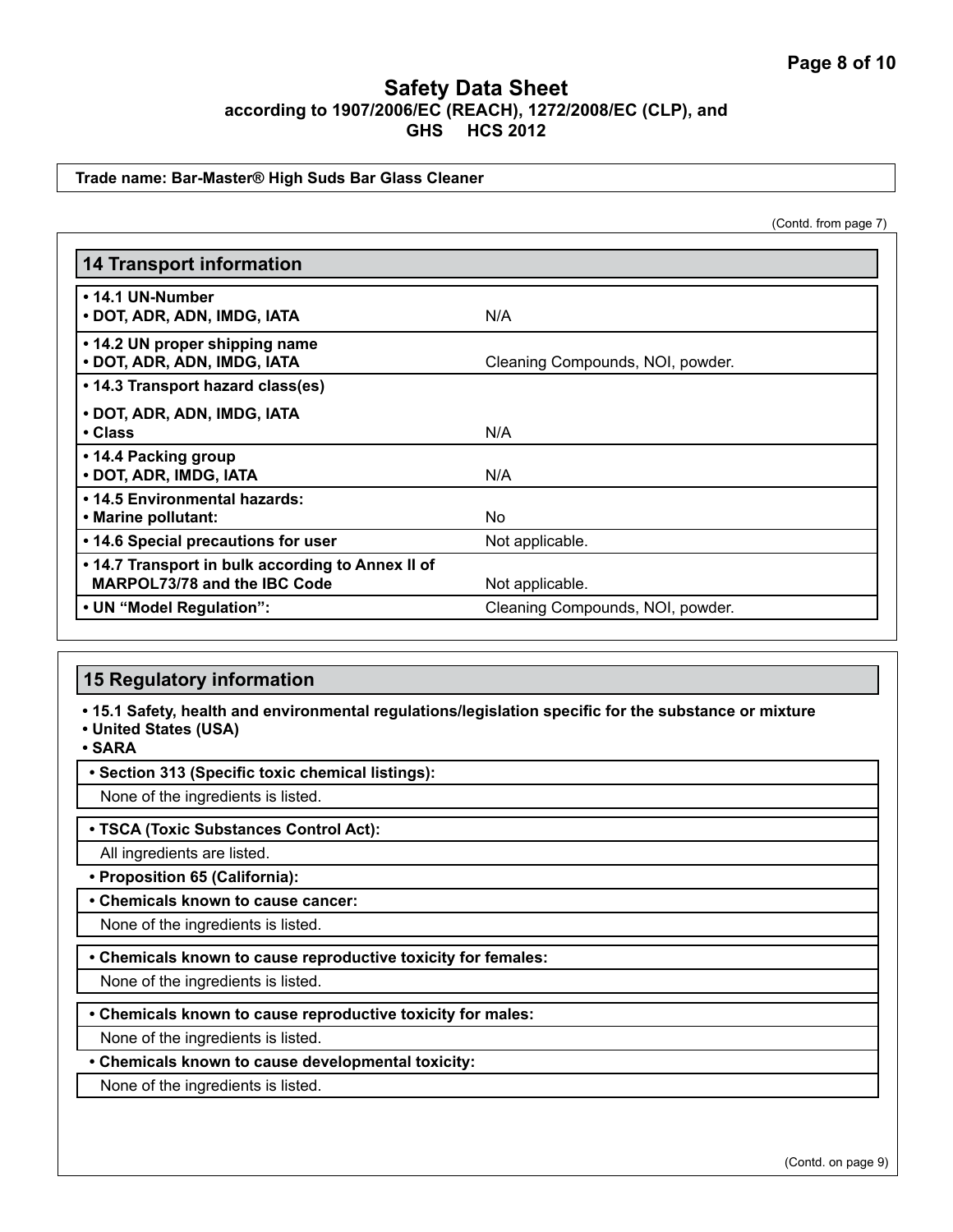|                             |                                                                    | (Contd. from page 8) |
|-----------------------------|--------------------------------------------------------------------|----------------------|
| • Carcinogenic Categories   |                                                                    |                      |
|                             | • EPA (Environmental Protection Agency)                            |                      |
|                             | None of the ingredients is listed.                                 |                      |
|                             | • IARC (International Agency for Research on Cancer)               |                      |
|                             | None of the ingredients is listed.                                 |                      |
|                             |                                                                    |                      |
|                             | . TLV (Threshold Limit Value established by ACGIH)                 |                      |
|                             | None of the ingredients is listed.                                 |                      |
|                             | . NIOSH-Ca (National Institute for Occupational Safety and Health) |                      |
|                             | None of the ingredients is listed.                                 |                      |
|                             | • OSHA-Ca (Occupational Safety & Health Administration)            |                      |
|                             | None of the ingredients is listed.                                 |                      |
| • Canada                    |                                                                    |                      |
|                             | • Canadian Domestic Substances List (DSL)                          |                      |
| All ingredients are listed. |                                                                    |                      |
|                             | • Canadian Ingredient Disclosure list (limit 0.1%)                 |                      |
|                             | None of the ingredients is listed.                                 |                      |
|                             | • Canadian Ingredient Disclosure list (limit 1%)                   |                      |
| 25155-30-0                  | sodium dodecylbenzenesulphonate, pure                              |                      |
| 533-96-0                    | Sodium Sesquicarbonate                                             |                      |
| 7758-29-4                   | Sodium Tripolyphosphate                                            |                      |

# **16 Other information**

This information is based on our present knowledge. However, this shall not constitute a guarantee for any specific product features and shall not establish a legally valid contractual relationship.

# **• Relevant phrases**

- Harmful if swallowed.
- H315 Causes skin irritation.
- H318 Causes serious eye damage.
- H319 Causes serious eye irritation.
- - - - - - - - - - - - - - - - - - - - - - - - - - - - - - - - - - - - - - - - - -
- R22 Harmful if swallowed.
- R36 Irritating to eyes.
- R36/38 Irritating to eyes and skin.
- R41 Risk of serious eye damage.

(Contd. on page 10)